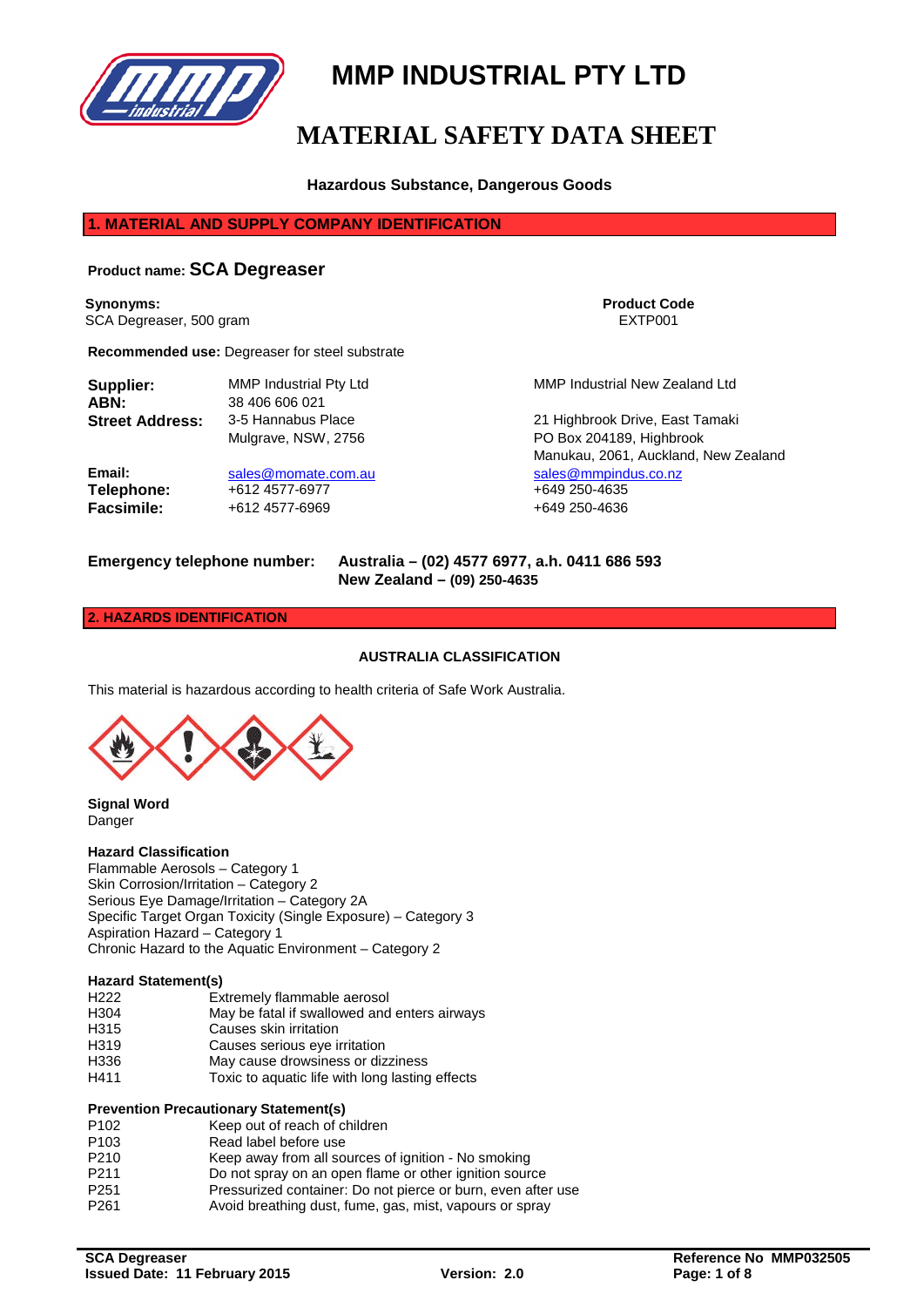| P <sub>264</sub> | Wash hands, face and all exposed skin thoroughly after handling |
|------------------|-----------------------------------------------------------------|
|                  |                                                                 |

- P271 Use only outdoors or in a well-ventilated area<br>P280 Wear protective clothing, gloves, eve/face pro
- Wear protective clothing, gloves, eye/face protection and suitable respirator

### **Response Precautionary Statement(s)**

| P <sub>101</sub> | If medical advice is needed, have product container or label at hand                                                                 |
|------------------|--------------------------------------------------------------------------------------------------------------------------------------|
| P312             | Call a POISON CENTER or doctor/physician if you feel unwell                                                                          |
| P301+310         | IF SWALLOWED: Immediately call a POISON CENTER or doctor/physician                                                                   |
| P331             | Do NOT induce vomiting                                                                                                               |
| P302+352         | IF ON SKIN: Wash with soap and water                                                                                                 |
| P332+313         | If skin irritation occurs: Get medical advice/attention                                                                              |
| P304+340         | IF INHALED: Remove victim to fresh air and keep at rest in a position comfortable for breathing                                      |
| P305+351+338     | IF IN EYES: Rinse cautiously with water for several minutes. Remove contact lenses if present and<br>easy to $do$ – continue rinsing |
| P337+313         | If eye irritation persists get medical advice/attention                                                                              |
| P362             | Take off contaminated clothing and wash before reuse                                                                                 |

### **Storage Precautionary Statement(s)**

| P405     | Store locked up                                                             |
|----------|-----------------------------------------------------------------------------|
| P403+233 | Store in a well ventilated place. Keep container tightly closed             |
| P410+412 | Protect from sunlight. Do not expose to temperatures exceeding 50 °C/122 °F |

# **Disposal Precautionary Statement(s)**

Dispose of contents/container in accordance with local, regional, national and international regulations

### **Poisons Schedule (Aust):** Not applicable

### **NEW ZEALAND CLASSIFICATION**

This material is hazardous according to health criteria of ERMA New Zealand

**ERMA Group Standard:** Aerosol (Flammable) Group Standard 2006; HSR002515



**Signal Word**

# **Danger**

#### **HSNO Hazard Classification**

| 2.1.2A | Flammable aerosols                                                              |
|--------|---------------------------------------------------------------------------------|
| 6.1E   | Substances that are acutely toxic.                                              |
| 6.3A   | Substances that are irritating to the skin                                      |
| 6.4A   | Substances that are irritating to the eye                                       |
| 6.9B   | Substances that are harmful to human target organs or systems (single exposure) |
| 9.1B   | Substances that are ecotoxic in the aquatic environment                         |
|        |                                                                                 |

# **Hazard Statement:**

- H222 Extremely flammable aerosol.<br>H304 May be fatal if swallowed and
- H304 May be fatal if swallowed and enters airways.<br>H315 Causes skin irritation.
- H315 Causes skin irritation.<br>
H319 Causes serious eve ir
- H319 Causes serious eye irritation.<br>
H371 May cause damage to organs
- H371 May cause damage to organs<br>H411 Toxic to aquatic life with long l
- Toxic to aquatic life with long lasting effects.

# **Prevention Precautionary Statement(s)**

- P102 Keep out of reach of children<br>P103 Read label before use
- P103 Read label before use<br>P210 Keep away from all so
- P210 Keep away from all sources of ignition No smoking<br>P211 Do not spray on an open flame or other ignition sour
- P211 Do not spray on an open flame or other ignition source<br>P251 Pressurized container: Do not pierce or burn, even afte
- P251 Pressurized container: Do not pierce or burn, even after use<br>P260 Do not breathe dust, fume, gas, mist, vapours or spray
- Do not breathe dust, fume, gas, mist, vapours or spray
- P264 Wash hands, face and all exposed skin thoroughly after handling<br>P270 Do not eat, drink or smoke when using this product
- P270 Do not eat, drink or smoke when using this product<br>P273 Avoid release to the environment
- Avoid release to the environment
- P280 Wear protective clothing, gloves, eye/face protection and suitable respirator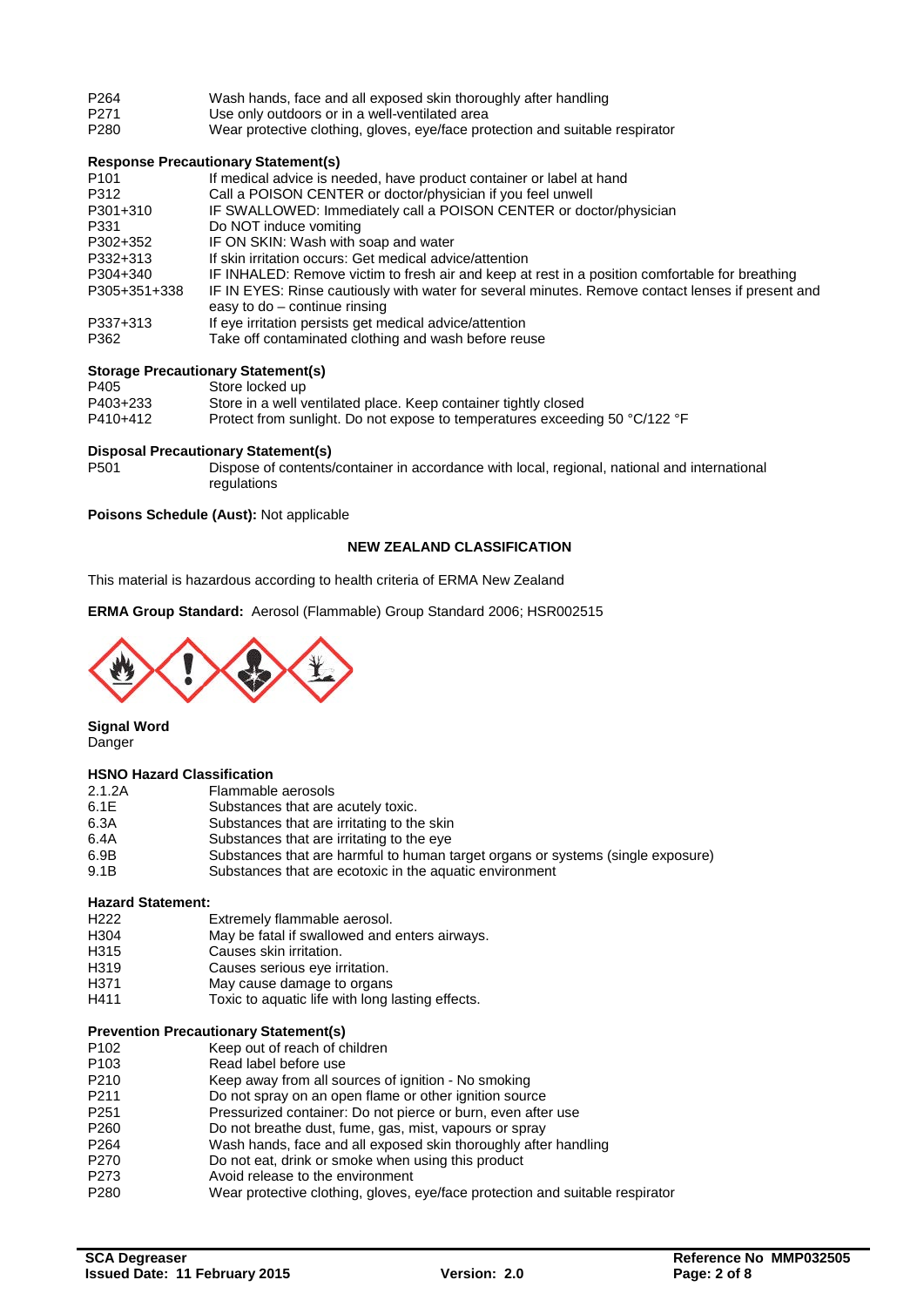### **Response Precautionary Statement(s)**

| P <sub>101</sub> | If medical advice is needed, have product container or label at hand                                                                 |
|------------------|--------------------------------------------------------------------------------------------------------------------------------------|
| P309+311         | IF exposed or you feel unwell: Call a POISON CENTER or doctor/physician                                                              |
| P301+310         | IF SWALLOWED: Immediately call a POISON CENTER or doctor/physician                                                                   |
| P331             | Do NOT induce vomiting                                                                                                               |
| P302+352         | IF ON SKIN: Wash with soap and water                                                                                                 |
| P332+313         | If skin irritation occurs: Get medical advice/attention                                                                              |
| P305+351+338     | IF IN EYES: Rinse cautiously with water for several minutes. Remove contact lenses if present and<br>easy to $do$ – continue rinsing |
| P337+313         | If eye irritation persists get medical advice/attention                                                                              |
| P362             | Take off contaminated clothing and wash before reuse                                                                                 |

#### **Storage Precautionary Statement(s)**

| P405     | Store locked up                                                             |
|----------|-----------------------------------------------------------------------------|
| P410+412 | Protect from sunlight. Do not expose to temperatures exceeding 50 °C/122 °F |

# **Disposal Precautionary Statement(s)**

Dispose of contents/container in accordance with local, regional, national and international regulations

### **DANGEROUS GOODS CLASSIFICATION**

Classified as Dangerous Goods by the criteria of the "Australian Code for the Transport of Dangerous Goods by Road & Rail" and the "New Zealand NZS5433: Transport of Dangerous Goods on Land".

**Class:** 2.1 Flammable Gas

### **3. COMPOSITION INFORMATION**

| <b>CHEMICAL ENTITY</b>                                                                   | CAS NO.                                       | <b>PROPORTION</b>                               |
|------------------------------------------------------------------------------------------|-----------------------------------------------|-------------------------------------------------|
| Solvent naphtha (petroleum), light aliphatic<br>Ethanolamine<br><b>Butane</b><br>Propane | 64742-89-8<br>141-43-5<br>106-97-8<br>74-98-6 | $>60\%$<br>$1 - 10%$<br>$10 - 30%$<br>$1 - 10%$ |
| Ingredients determined to be non-hazardous                                               | $\overline{\phantom{0}}$                      | Balance                                         |
|                                                                                          |                                               | 100%                                            |

### **4. FIRST AID MEASURES**

If poisoning occurs, contact a doctor or Poisons Information Centre (Phone Australia 131 126, New Zealand 0800 764 766).

**Inhalation:** Remove victim from exposure - avoid becoming a casualty. Remove contaminated clothing and loosen remaining clothing. Allow patient to assume most comfortable position and keep warm. Keep at rest until fully recovered. If breathing laboured and patient cyanotic (blue), ensure airways are clear and have a qualified person give oxygen through a facemask. If breathing has stopped apply artificial respiration at once. In the event of cardiac arrest, apply external cardiac massage. Seek immediate medical advice.

**Skin contact:** If skin or hair contact occurs, immediately remove contaminated clothing and flush skin and hair with running water. Continue flushing with water until advised to stop by the Poisons Information Centre or a Doctor; or for 15 minutes and transport to Doctor or Hospital.

**Eye contact:** If in eyes, hold eyelids apart and flush the eyes continuously with running water. Continue flushing until advised to stop by the Poisons Information Centre or a Doctor; or for at least 15 minutes and transport to Doctor or Hospital.

**Ingestion:** Immediately rinse mouth with water. If swallowed, do NOT induce vomiting. Give a glass of water to drink. Never give anything by the mouth to an unconscious patient. If vomiting occurs give further water. Get to a doctor or hospital quickly.

**PPE for First Aiders:** Wear overalls, safety glasses and impervious gloves. Available information suggests that gloves made from nitrile rubber should be suitable for intermittent contact. However, due to variations in glove construction and local conditions, the user should make a final assessment. Always wash hands before smoking, eating, drinking or using the toilet. Wash contaminated clothing and other protective equipment before storing or re-using.

**Notes to physician:** Treat symptomatically.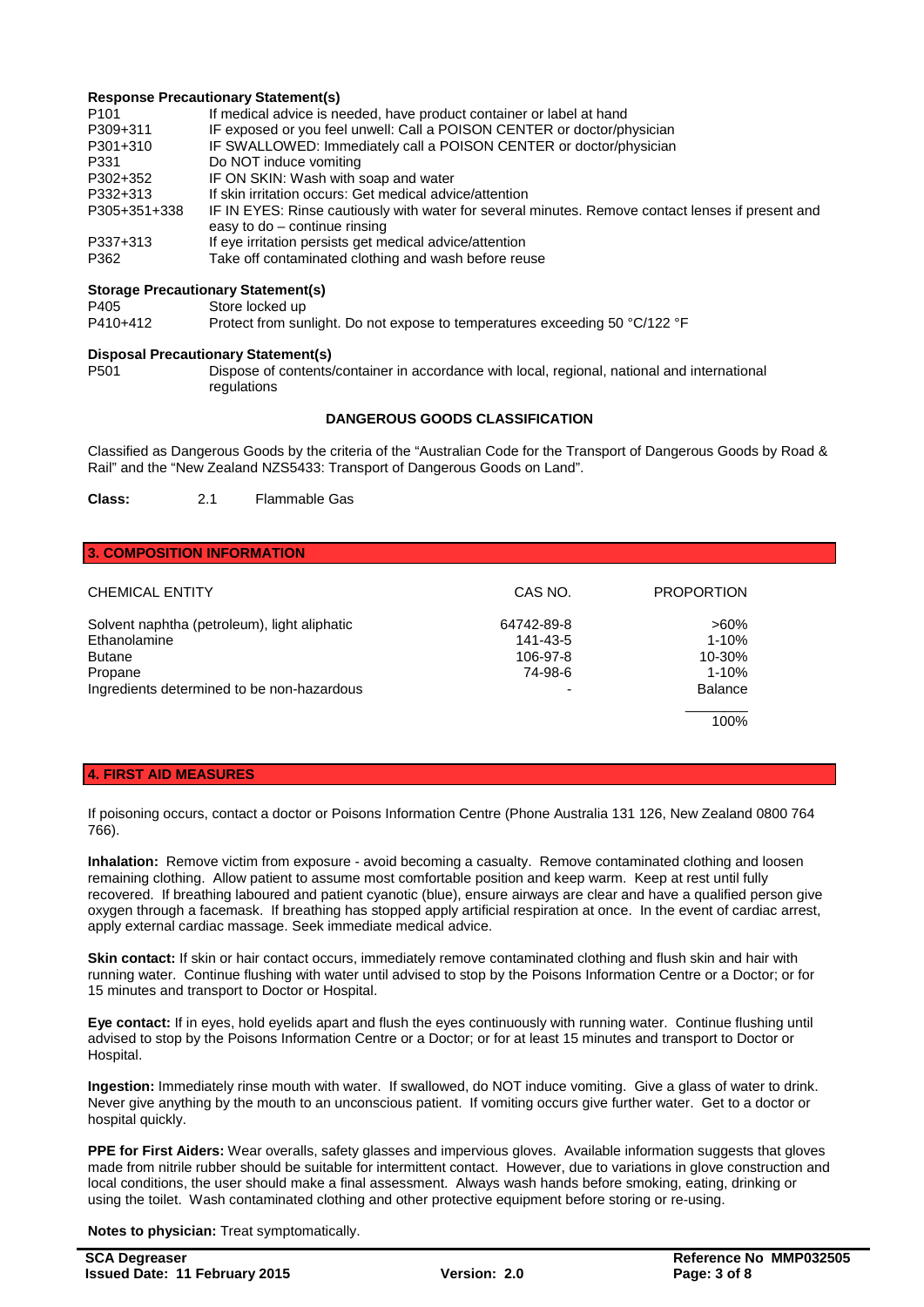## **5. FIRE-FIGHTING MEASURES**

#### **Hazchem Code:** 2YE

**Suitable extinguishing media:** If material is involved in a fire use water fog (or if unavailable fine water spray), foam, dry agent (carbon dioxide, dry chemical powder).

**Specific hazards:** Flammable gas. May form flammable vapour mixtures with air. Flameproof equipment necessary in area where this chemical is being used. Nearby equipment must be earthed. Electrical requirements for work area should be assessed according to AS3000. Vapour may travel a considerable distance to source of ignition and flash back. Avoid all ignition sources. All potential sources of ignition (open flames, pilot lights, furnaces, spark producing switches and electrical equipment etc) must be eliminated both in and near the work area. Do NOT smoke.

**Fire fighting further advice:** Heating can cause expansion or decomposition leading to violent rupture of containers. If safe to do so, remove containers from path of fire. Keep containers cool with water spray. On burning may emit toxic fumes. Fire fighters to wear self-contained breathing apparatus and suitable protective clothing if risk of exposure to vapour or products of combustion.

#### **6. ACCIDENTAL RELEASE MEASURES**

#### **SMALL SPILLS**

Wear protective equipment to prevent skin and eye contamination. Avoid inhalation of vapours. Wipe up with absorbent (clean rag or paper towels). Collect and seal in properly labelled containers or drums for disposal.

#### **LARGE SPILLS**

Shut off all possible sources of ignition. Clear area of all unprotected personnel. Slippery when spilt. Avoid accidents, clean up immediately. Wear protective equipment to prevent skin and eye contamination and the inhalation of vapours. Work up wind or increase ventilation. Contain - prevent run off into drains and waterways. Use absorbent (soil, sand or other inert material). Collect and seal in properly labelled containers or drums for disposal. If contamination of sewers or waterways has occurred advise local emergency services.

#### **Dangerous Goods – Initial Emergency Response Guide No:** 49

#### **7. HANDLING AND STORAGE**

**Handling:** Avoid skin and eye contact and inhalation of vapour, mist or aerosols.

**Storage:** Store in a cool, dry, well-ventilated place and out of direct sunlight. Store away from incompatible materials described in Section 10. Store away from sources of heat or ignition. Keep containers closed when not in use - check regularly for leaks.

This material is classified as a Dangerous Good Class 2.1 Flammable Gas as per the criteria of the Australian Dangerous Goods Code and must be stored in accordance with the relevant regulations.

#### **8. EXPOSURE CONTROLS / PERSONAL PROTECTION**

**National occupational exposure limits:** No value assigned for this specific material by Safe Work Australia or Department of Labour New Zealand.

However for:

|               | TWA |       | <b>STEL</b> |                          | <b>CARCINOGEN</b> | <b>NOTICES</b> |
|---------------|-----|-------|-------------|--------------------------|-------------------|----------------|
|               | ppm | mq/m3 | ppm         | ma/m3                    | <b>CATEGORY</b>   |                |
| <b>Butane</b> | 800 | 1,900 | -           | $\overline{\phantom{a}}$ | -                 | -              |
| Ethanolamine  | 2   | 7.5   | ิค          | 15                       | -                 | -              |

As published by the Safe Work Australia or Department of Labour New Zealand.

TWA - The time-weighted average airborne concentration over an eight-hour working day, for a five-day working week over an entire working life.

STEL (Short Term Exposure Limit) - the average airborne concentration over a 15 minute period which should not be exceeded at any time during a normal eight-hour workday.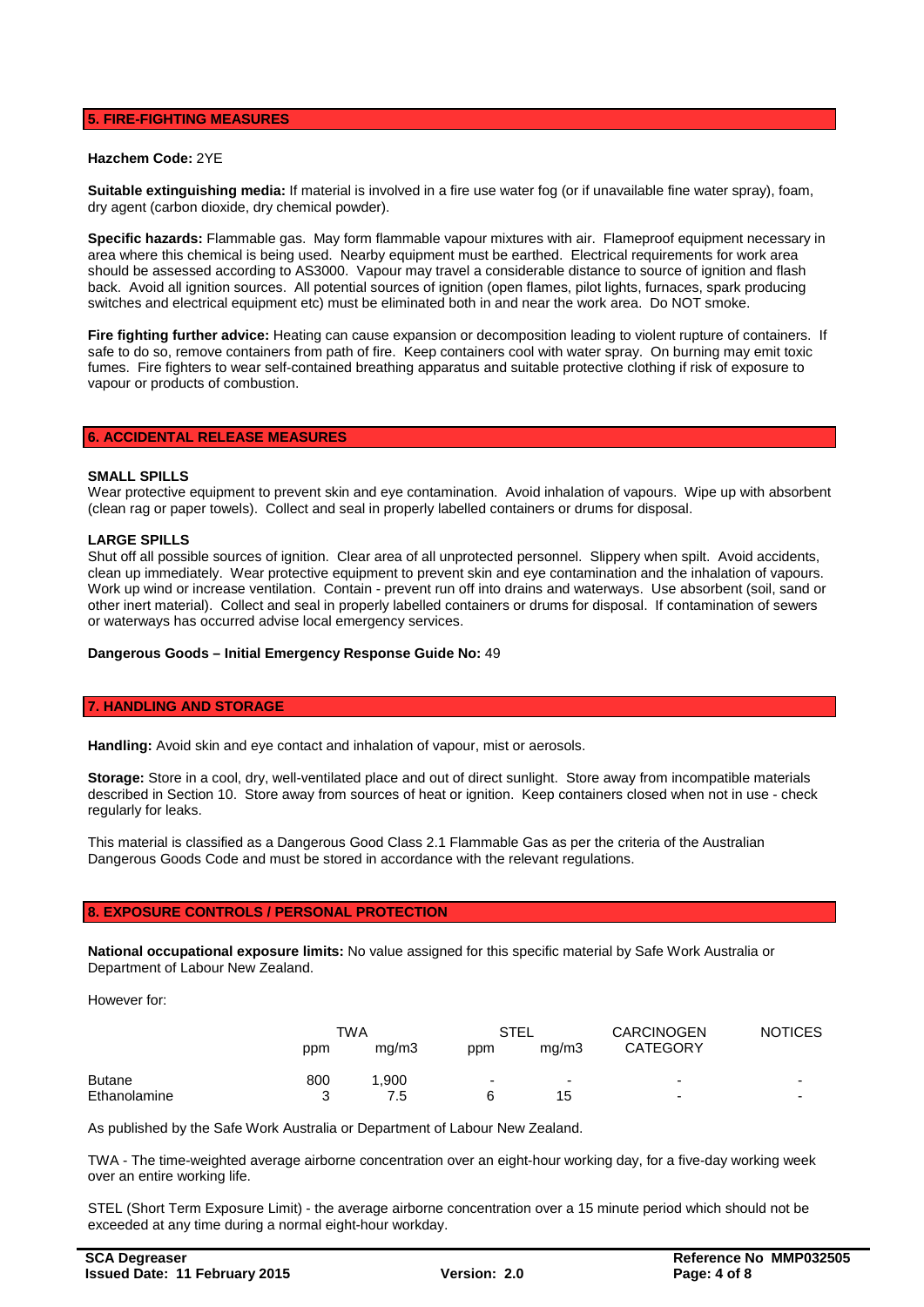These Exposure Standards are guides to be used in the control of occupational health hazards. All atmospheric contamination should be kept too as low a level as is workable. These exposure standards should not be used as fine dividing lines between safe and dangerous concentrations of chemicals. They are not a measure of relative toxicity.

If the directions for use on the product label are followed, exposure of individuals using the product should not exceed the above standard. The standard was created for workers who are routinely, potentially exposed during product manufacture.

**Biological Limit Values:** As per the "National Model Regulations for the Control of Workplace Hazardous Substances (Safe Work Australia)" the ingredients in this material do not have a Biological Limit Allocated.

**Engineering measures:** Ensure ventilation is adequate to maintain air concentrations below Exposure Standards. Natural ventilation should be adequate under normal use conditions. Keep containers closed when not in use.

#### **Personal protection equipment:** OVERALLS, SAFETY SHOES, CHEMICAL GOGGLES, GLOVES.

Wear overalls, chemical goggles and impervious gloves. Available information suggests that gloves made from nitrile rubber should be suitable for intermittent contact. However, due to variations in glove construction and local conditions, the user should make a final assessment. Always wash hands before smoking, eating, drinking or using the toilet. Wash contaminated clothing and other protective equipment before storing or re-using. If risk of inhalation of exists, wear organic vapour/particulate respirator meeting the requirements of AS/NZS 1715 and AS/NZS 1716.

**Hygiene measures:** Keep away from food, drink and animal feeding stuffs. When using do not eat, drink or smoke. Wash hands prior to eating, drinking or smoking. Avoid contact with clothing. Avoid skin and eye contact and inhalation of vapour, mist or aerosols. Ensure that eyewash stations and safety showers are close to the workstation location.

### **9. PHYSICAL AND CHEMICAL PROPERTIES**

**Form / Colour / Odour:** Liquid in aerosol

| Solubility:                      | N Av                      |
|----------------------------------|---------------------------|
| Specific Gravity (20 °C):        | 0.76                      |
| Relative Vapour Density (air=1): | >1                        |
| Vapour Pressure (20 °C):         | N Av                      |
| Flash Point (°C):                | -104 (propane)            |
| Flammability Limits (%):         | $LEL - 1.8$ ; UEL $- 9.5$ |
| Autoignition Temperature (°C):   | N Av                      |
| Melting Point/Range (°C):        | N Av                      |
| <b>Boiling Point/Range (°C):</b> | N Av                      |
| pH:                              | N App                     |
| <b>Viscosity:</b>                | N Av                      |
| Total VOC (g/Litre):             | N Av                      |

(Typical values only - consult specification sheet)<br>N Av = Not available  $\overline{N}$  App = Not applica  $N$  App = Not applicable

#### **10. STABILITY AND REACTIVITY**

**Reactivity:** No reactivity hazards are known for the material.

**Chemical stability:** This material is thermally stable when stored and used as directed.

**Hazardous reactions:** No known hazardous reactions.

**Conditions to avoid:** Elevated temperatures and sources of ignition.

**Incompatible materials:** Oxidising agents.

**Hazardous decomposition products:** Oxides of carbon and nitrogen, smoke and other toxic fumes.

#### **11. TOXICOLOGICAL INFORMATION**

No adverse health effects expected if the product is handled in accordance with this Safety Data Sheet and the product label. Symptoms or effects that may arise if the product is mishandled and overexposure occurs are: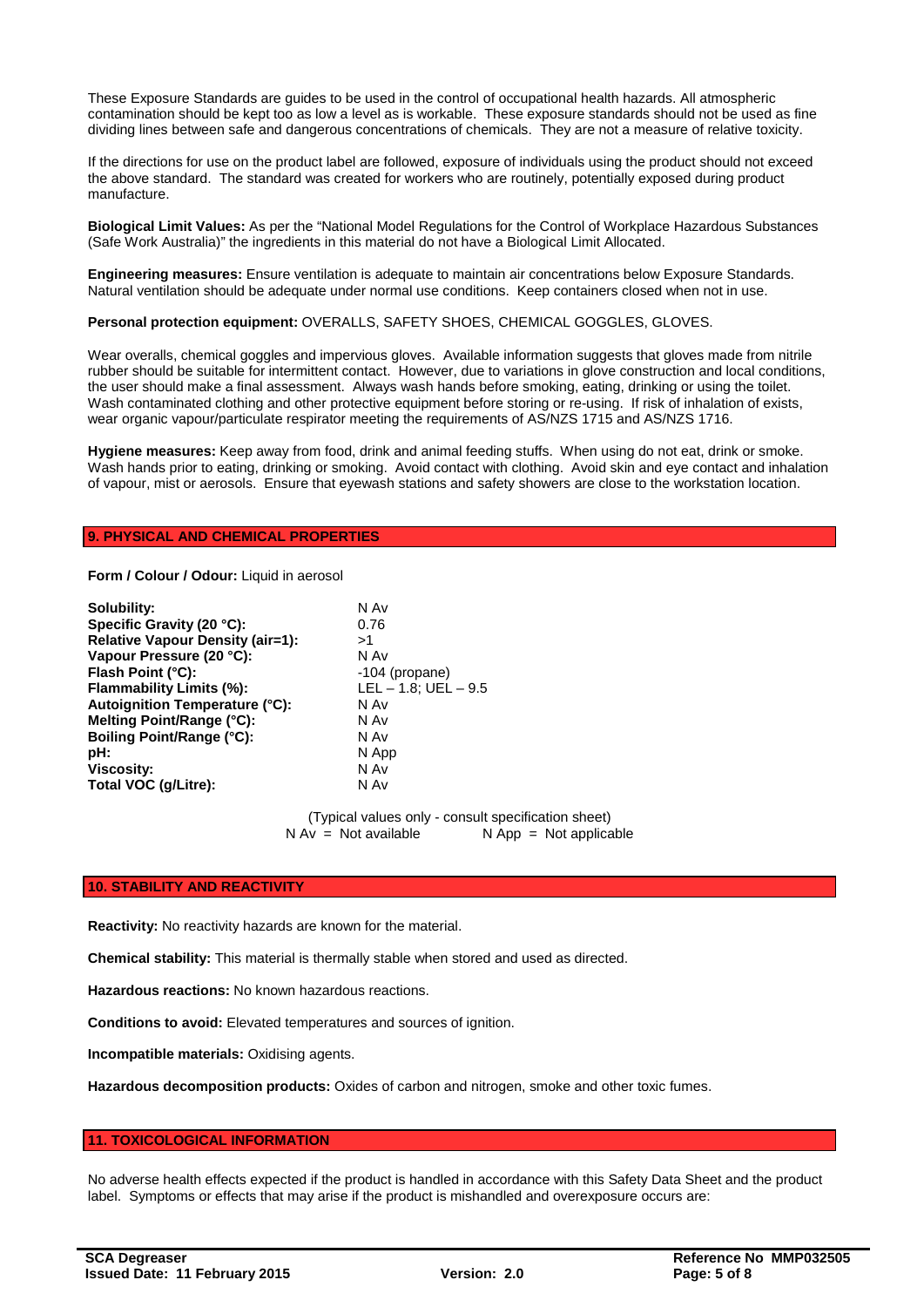#### **Acute Effects**

**Inhalation:** Material may be an irritant to mucous membranes and respiratory tract. Inhalation of vapour can result in headaches, dizziness and possible nausea. Inhalation of high concentrations can produce central nervous system depression, which can lead to loss of co-ordination, impaired judgement and if exposure is prolonged, unconsciousness.

**Skin contact:** Contact with skin will result in irritation.

**Ingestion:** Swallowing can result in nausea, vomiting and irritation of the gastrointestinal tract. May cause lung damage if swallowed. Small amounts of liquid aspirated into the respiratory system during ingestion or vomiting may cause bronchopneumonia or pulmonary oedema.

**Eye contact:** An eye irritant.

#### **Acute toxicity**

**Inhalation:** This material has been classified as non-hazardous. Acute toxicity estimate (based on ingredients): >20 mg/L

**Skin contact:** This material has been classified as non-hazardous. Acute toxicity estimate (based on ingredients): >2,000 mg/Kg

**Ingestion:** This material has been classified as non-hazardous. Acute toxicity estimate (based on ingredients): >2,000 mg/Kg

**Corrosion/Irritancy:** Eye: this material has been classified as not corrosive or irritating to eyes. Skin: this material has been classified as not corrosive or irritating to skin.

**Sensitisation:** Inhalation: this material has been classified as not a respiratory sensitiser. Skin: this material has been classified as not a respiratory sensitiser.

**Aspiration hazard:** This material has been classified as a Category 1 Hazard.

**Specific target organ toxicity (single exposure):** This material has been classified as a Category 3 Hazard. Exposure via inhalation may result in depression of the central nervous system.

#### **Chronic Toxicity**

**Mutagenicity:** This material has been classified as non-hazardous.

**Carcinogenicity:** This material has been classified as non-hazardous.

**Reproductive toxicity (including via lactation):** This material has been classified as non-hazardous.

**Specific target organ toxicity (repeat exposure):** This material has been classified as non-hazardous.

#### **12. ECOLOGICAL INFORMATION**

Avoid contaminating waterways.

**Acute aquatic hazard:** This material has been classified as non-hazardous. Acute toxicity estimate (based on ingredients): >100 mg/L

**Long-term aquatic hazard:** This material has been classified as a Category Chronic 2 Hazard. Acute toxicity estimate (based on ingredients): 1-10 mg/L

**Ecotoxicity:** No information available.

**Persistence and degradability:** No information available.

**Bioaccumulative potential:** No information available.

**Mobility:** No information available.

#### **13. DISPOSAL CONSIDERATIONS**

Persons conducting disposal, recycling or reclamation activities should ensure that appropriate personal protection equipment is used, see "Section 8. Exposure Controls and Personal Protection" of this SDS.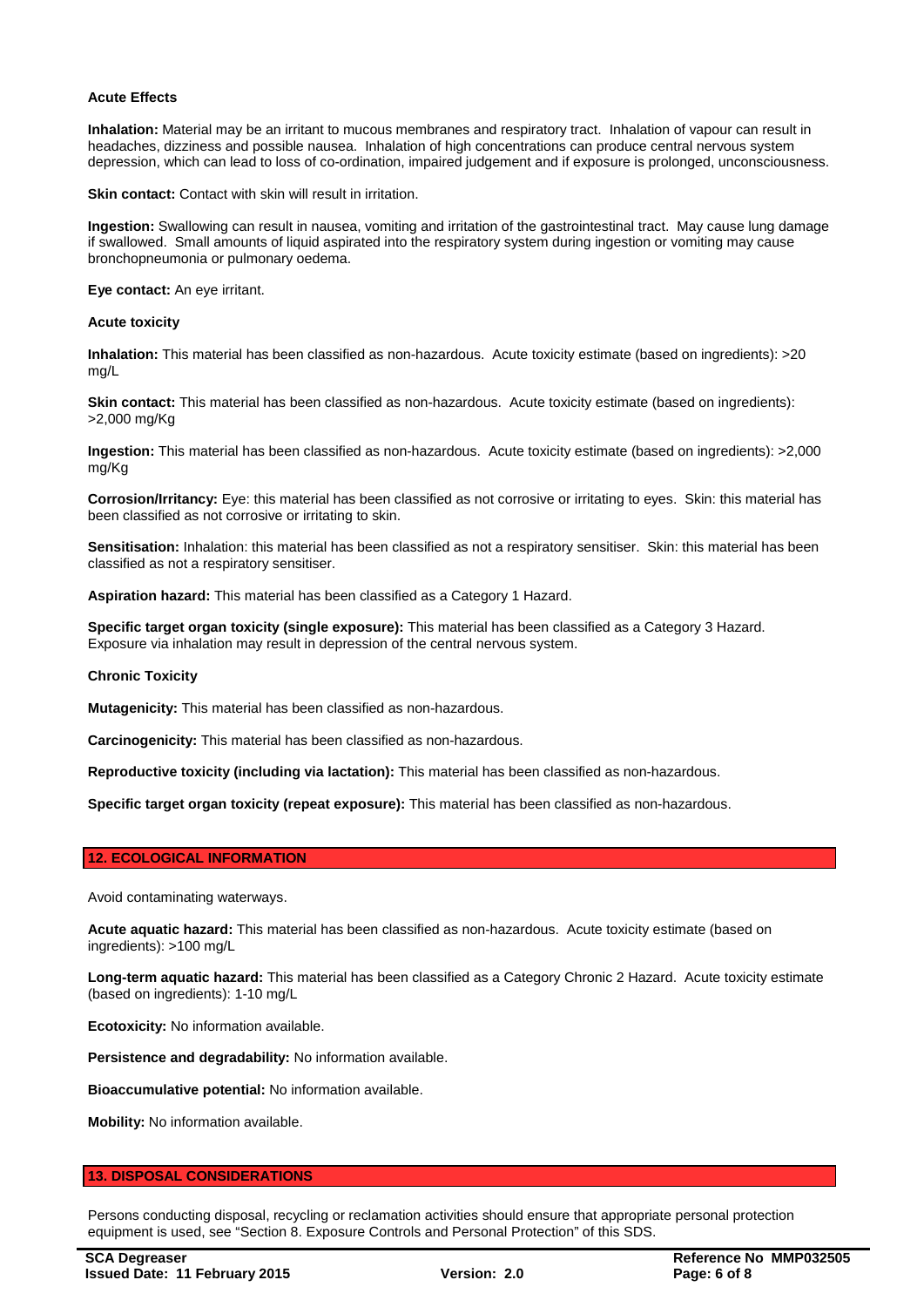If possible material and its container should be recycled. If material or container cannot be recycled, dispose in accordance with local, regional, national and international Regulations.

## **14. TRANSPORT INFORMATION**

#### **ROAD AND RAIL TRANSPORT**

Classified as Dangerous Goods by the criteria of the "Australian Code for the Transport of Dangerous Goods by Road & Rail" and the "New Zealand NZS5433: Transport of Dangerous Goods on Land".

| UN No:                              | 1950          |
|-------------------------------------|---------------|
| Dangerous Goods Class:              | 21            |
| <b>Packing Group:</b>               | Not allocated |
| <b>Hazchem Code:</b>                | 2YF           |
| <b>Emergency Response Guide No:</b> | 49            |

**Proper Shipping Name:** AEROSOLS

**Segregation Dangerous Goods:** Not to be loaded with explosives (Class 1), flammable liquids (Class 3), if both are in bulk, flammable solids (Class 4.1), spontaneously combustible substances (Class 4.2), dangerous when wet substances (Class 4.3), oxidising agents (Class 5.1), organic peroxides (Class 5.2) or radioactive substances (Class 7), however exemptions may apply.

#### **MARINE TRANSPORT**

Classified as Dangerous Goods by the criteria of the International Maritime Dangerous Goods Code (IMDG Code) for transport by sea. This material is classified as a Marine Pollutant (P) according to the International Maritime Dangerous Goods Code.

| UN No:                 | 1950          |
|------------------------|---------------|
| Dangerous Goods Class: | 2.1           |
| <b>Packing Group:</b>  | Not allocated |

**Proper Shipping Name:** AEROSOLS

#### **AIR TRANSPORT**

Classified as Dangerous Goods by the criteria of the International Air Transport Association (IATA) Dangerous Goods Regulations for transport by air.

| UN No:                 | 1950          |
|------------------------|---------------|
| Dangerous Goods Class: | 2.1           |
| <b>Packing Group:</b>  | Not allocated |

**Proper Shipping Name:** AEROSOLS

## **15. REGULATORY INFORMATION**

#### **This material is not subject to the following international agreements:**

Montreal Protocol (Ozone depleting substances) The Stockholm Convention (Persistent Organic Pollutants) The Rotterdam Convention (Prior Informed Consent) Basel Convention (Hazardous Waste) International Convention for the Prevention of Pollution from Ships (MARPOL)

#### **This material is subject to the following international agreements:**

Basel Convention (Hazardous Waste)

• Wastes from the production, formulation and use of organic solvents

International Convention for the Prevention of Pollution from Ships (MARPOL) • Annex III - Harmful Substances carried in Packaged Form

#### **This material/constituent(s) is covered by the following requirements:**

• All the constituents of this material are listed on the *Australian Inventory of Chemical Substances (AICS)*.